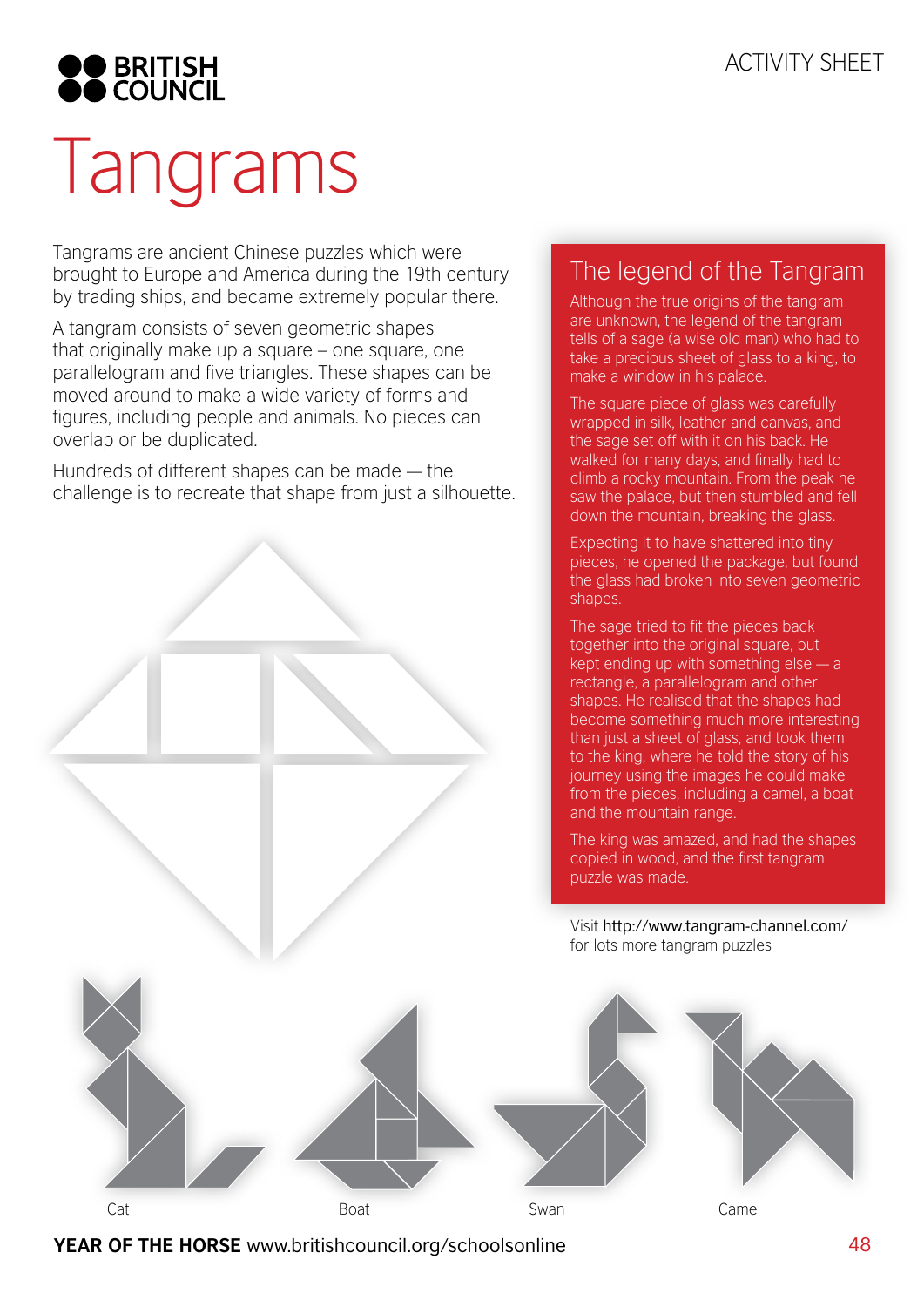

**1**

# Make a tangram horse

Place the template provided in one corner of the card, so that two of the sides of the square do not need to be cut, and lightly glue it down with a few dabs of the glue stick. First cut out the square outline along the thicker lines. Discard the rest of the card.

You will need: A4 sheet of coloured card Scissors Glue stick



Once you have cut out your tangram, see how many different shapes you can make from it. Remember that the pieces must not overlap. Try to copy the swan, the camel, the cat and the boat.

Now make the tangram horse from the seven shapes. **4**

Then carefully cut along the thinner lines, making sure to cut as straight as possible. You should now have seven **Phencarefully cut along the thinner**<br>lines, making sure to cut as straight<br>possible. You should now have seve<br>pieces of card. You can remove the<br>template from the pieces of card.

> Once you are happy with your tangram shape, you can glue it down onto another sheet of card to **5** make a picture or New Year card.

**YEAR OF THE HORSE** www.britishcouncil.org/schoolsonline